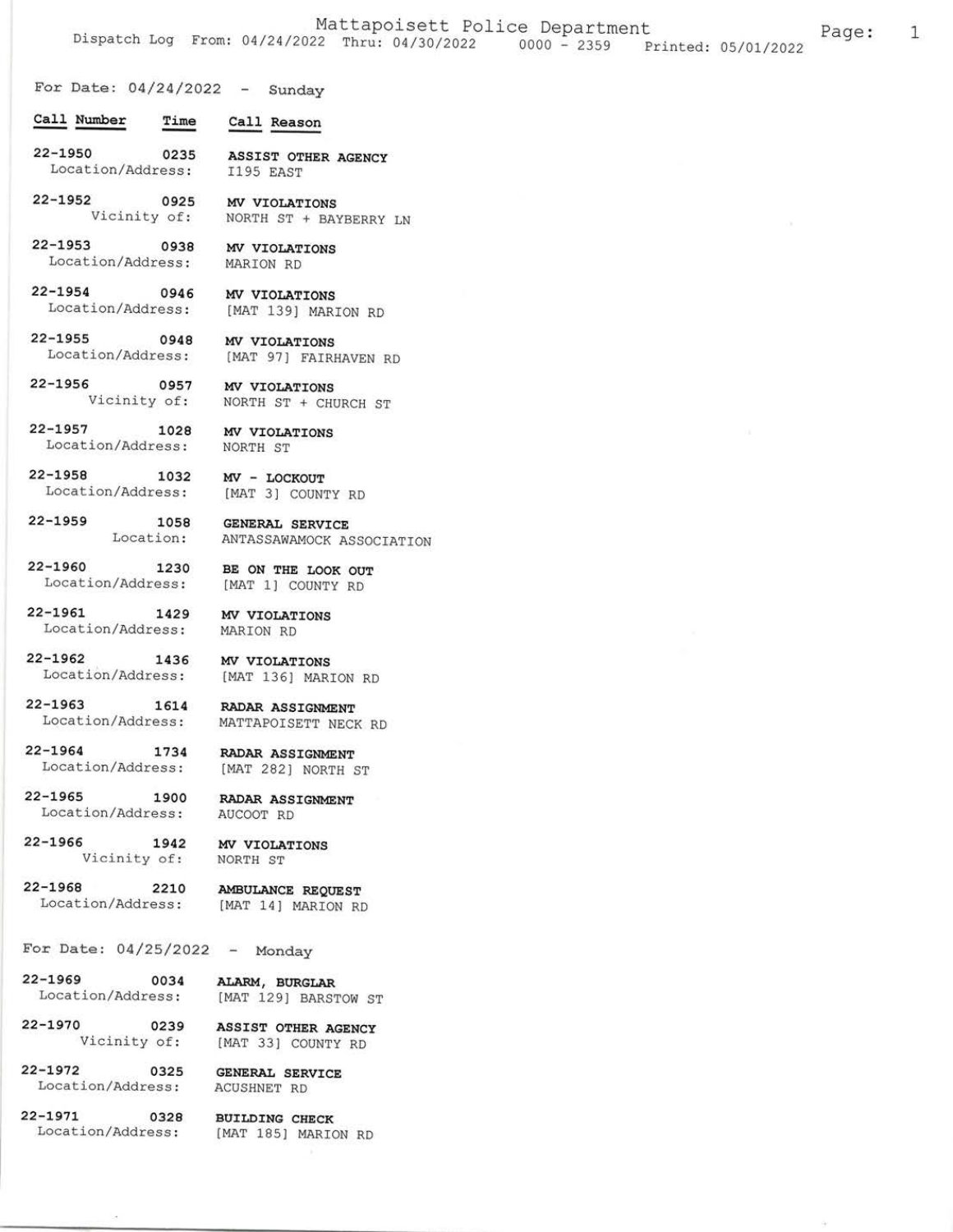Page:

2

- 22-L973 0647 Location/Address: IMAT 139] MARION RD RADAR ASSIGNMENT
- 22-1974 0715 MV VIOLAT<br>Vicinity of: MARION RD 0715 MV VIOLATIONS
- $22 1975$ Location/Address: FAIRHAVEN RD 0956 MV VIOLATIONS
- 22-L976 1113 AMBUL. MUTUAL AID OUT OF TOWN Location: [FAI] WALMART
- 22-L977 1119 Location/Address: SUSPICOUS OTHER BARSTOW ST
- $22 1978$ Location/Address: NORTH ST 1312 MV VIOLATIONS
- 22-1979 Location/Address: NORTH ST 1321 MV VIOLATIONS
- $22 1980$ Location/Address: ANGELTCA AVE 1354 MV VIOLATIONS
	-
- 22-L98L L4L4 SUSPICIOUS PERSONS Location/Address:
- 22-1982 Location/Address: 1608 911-ABANDONED-HANGUP CALLS IMAT 139] MARION RD
- $22 1983$ 
	- Location/Address: NEDS POINT RD RADAR ASSIGNMENT

COUNTY RD

- 22-L984 L64t BE ON THE LOOK OUT Location: [FAI] FAIRHAVEN
- 22-L985 L704 Vicinity of: MV VIOLATIONS NORTH ST
- 22-L986 L72t MV VIOLATIONS
- Vicinity of: 22-1987 ]NDUSTRIAL DR 1732 RADAR ASSIGNMENT
	- Location/Address: BRANDT ISLAND RD
- $22 1988$ 1744 MV VIOLATIONS
	- Vicinity of: BRANDT ISLAND RD + OLD BRANDT TSALND RD
- 22-L989 1803 Vicinity of: MV VIOLATIONS IMAT 1421 NORTH Sr
- 22-L990 1813 Vicinity of: BRANDT ISLAND RD + OLD BRANDT ISALND **MV VIOLATIONS**
- 22-L99t L926 Location/Address: RADAR ASSIGNMENT NEDS POINT RD
- 22-L992 2005 Location/Address: SHIPYARD LN ALARM, BURGLAR
- 22-t993 204L Vicinity of: MV VIOLATIONS [MAT 215] COUNTY RD
- 22-1994 2122 MV VIOLATIONS<br>Vicinity of: NORTH ST + PARK ST MV VTOLATIONS
- 22-1995 <sup>2138</sup> Vicinity of:
- MV VIOLATIONS EATRHAVEN RD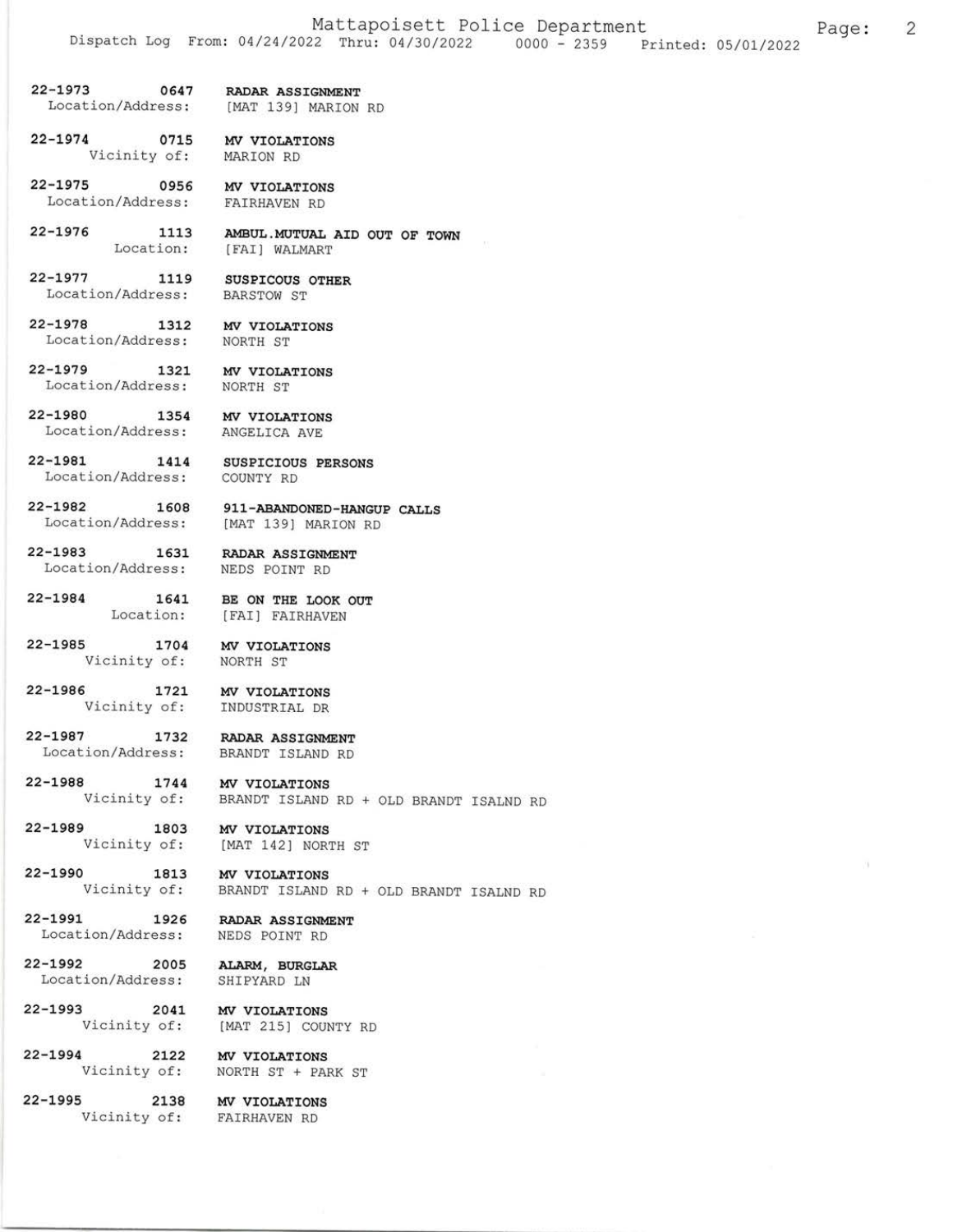22-1996 2156 MV VIOLATIONS Vicinity of: [MAT 97] FATRHAVEN RD

22-1997 2211 TRANSPORT GENERAL Location/Address: [MAT 112] COUNTY RD

22-1998 2232 MV VIOLATIONS<br>Vicinity of: [MAT 291] FAIR [MAT 291] FAIRHAVEN RD

For Date:  $04/26/2022 - Tuesday$ 

22-L999 0158 BUILDING CHECK Location/Address: [MAT 33] COUNTY RD

22-2000 0213 MV VIOLATIONS Location/Address: NORTH ST

22-2001 0218 ALARM, BURGLAR Vicinity of: SHIPYARD LN

22-2002 0656 RADAR ASSIGNMENT<br>Location/Address: [MAT 139] MARION [MAT 139] MARION RD

22-2003 0705 MV VIOLATIONS Vicinity of: FAIRHAVEN RD

22-2OO4 O81O ASSIST OTHER AGENCY Location/Address: [MAT 1] COUNTY RD

22-2005 0825 MV VIOLATIONS<br>Location/Address: PROSPECT RD + PROSPECT RD + MARION RD

22-2006 1014 MV VIOLATIONS Location/Address: MARION RD + AUCooT RD

22-2007 1050 ALARM, BURGLAR Location/Address: PROSPECT RD

22-2008 1128 TRANSPORT PRISONER<br>Location/Address: [MAT 1] COUNTY RD

22-2009 1324 ALARM FIRE Location/Address: pRINCE SNOW CIR

22-2010 1336 LARCENY /FORGERY/ FRAUD Location/Address: AUCOOTRD

22-2011 1809 MV VIOLATIONS<br>Location/Address: NORTH ST + CO NORTH ST + COUNTY RD

For Date:  $04/27/2022$  - Wednesday

22-2OL3 O14O BUILDING CHECK Location/Address: [MAT 100] INDUSTRIAL DR

22-2OL4 O2O4 BUILDING CHECK Location/Address: [MAT 79] FAIRHAVEN RD

22-2015 0655 RADAR ASSIGNMENT Location/Address: [MAT 139] MARION RD

22-2016 0716 GENERAL SERVICE<br>Location/Address: [MAT 1] COUNTY RD

22-2017 0955 ANIMAL CONTROL Location/Address: PARK ST + ACUSHNET RD

22-2018 1017 ASSIST OTHER AGENCY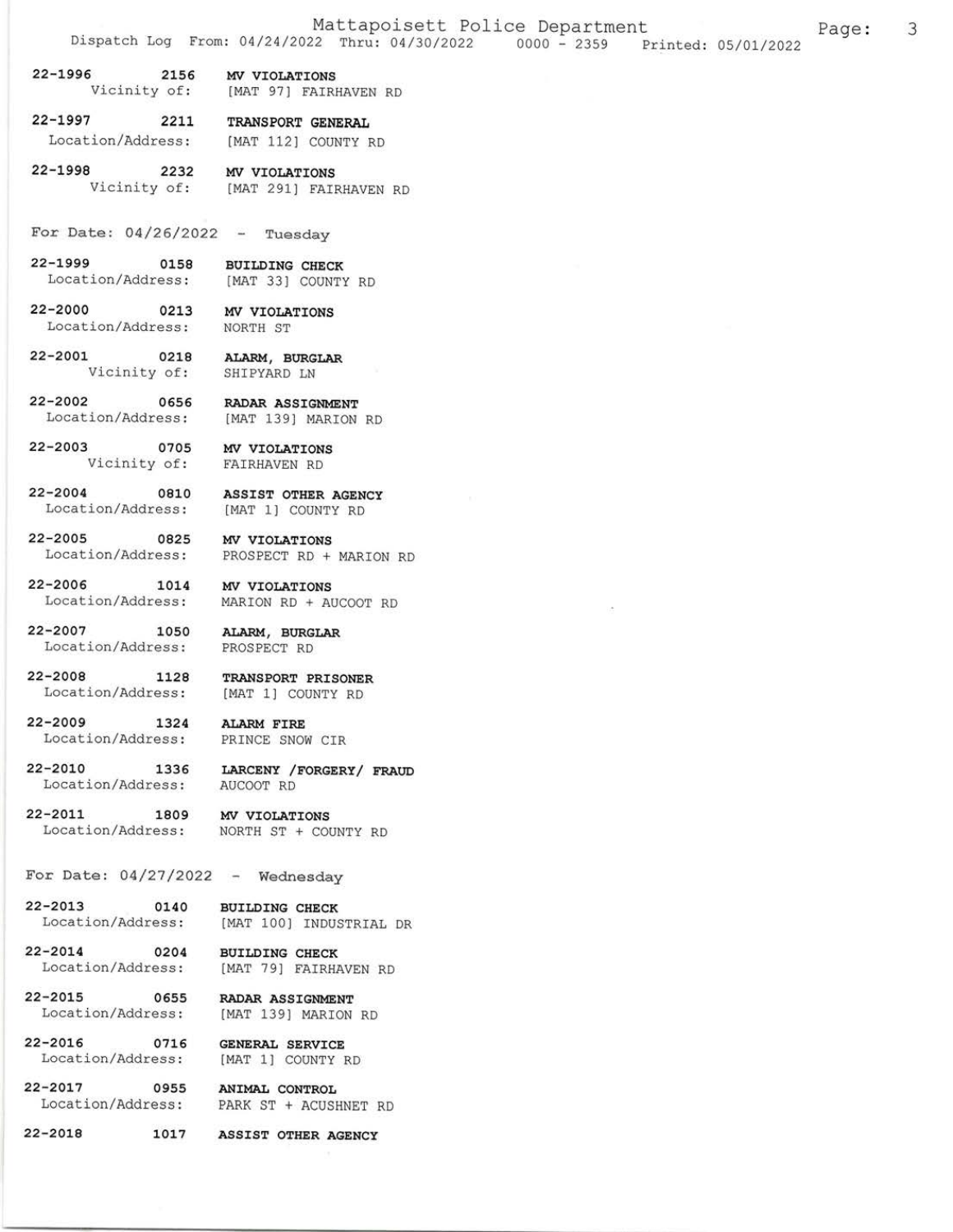Location/Address: PARK ST + ACUSHNET RD

22-20L9 1316 ASSIST OTHER AGENCY Location/Address: [MAT 14] MARION RD

22-2020 1318 LARCENY / FORGERY / FRAUD Location / Address: RESERVATION RD

22-2021 1453 MV - LOCKOUT<br>Location/Address: RESERVATIONRD

22-2022 1603 SAEETY/ROAD HAZARD Location/Address: EAIRHAVEN RD

22-2023 1611 ASSIST OTHER AGENCY<br>Location/Address: [MAI] SPRING ST

22-2024 1650 209A SERVICE<br>Location/Address: [MAT 14] MARION RD

22-2025 1727 UNWANTED PERSON<br>Location/Address: [MAT 20] COUNTY RD

22-2026 1754 MV - LOCKOUT<br>Location/Address: [MAT 33] COUNTY RD

22-2027 1848 susPrcrous PERSONS Location/Address: BROOKSIDE DR + GREENBOUGH DR

For Date:  $04/28/2022 -$  Thursday

22-2028 0215 BE ON THE LOOK OUT<br>Location: NEW BEDFORD PD NEW BEDFORD PD

22-2029 0646 RADAR ASSIGNMENT<br>Location/Address: [MAT 139] MARION [MAT 139] MARION RD

22-2031 0701 MV VIOLATIONS<br>Vicinity of: [MAT 139] MAR. [MAT 139] MARION RD

22-2032 0913 MV VIOLATIONS<br>Location/Address: NORTH ST + HOI NORTH ST + HOLLY HOLLOW LN

22-2033 1030 SUMMONS SERVTCE Location/Address: SNOW FIELDS RD

22-2034 1105 PROPERTY FOUND Location/Address: FAIRHAVEN RD

22-2035 1313 MV VIOLATIONS<br>Location/Address: COUNTY RD + NORTH ST

22-2036 1325 GENERAL SERVICE Location/Address: [MAT 1] COUNTY RD

22-2037 1405 MV VIOLATIONS Location/Address: [MAT 139] MARION RD

22-2038 1415 MV VIOLATIONS Location/Address: [MAT 139] MARION RD

22-2039 1426 COMPLAINT

Location/Address: HILLERS CoVE LN

22-2040 1500 MV VIOLATIONS<br>Location/Address: [MAT 185] MARION RD

22-2042 1728 GENERAL SERVICE<br>Location/Address: NOYES AVE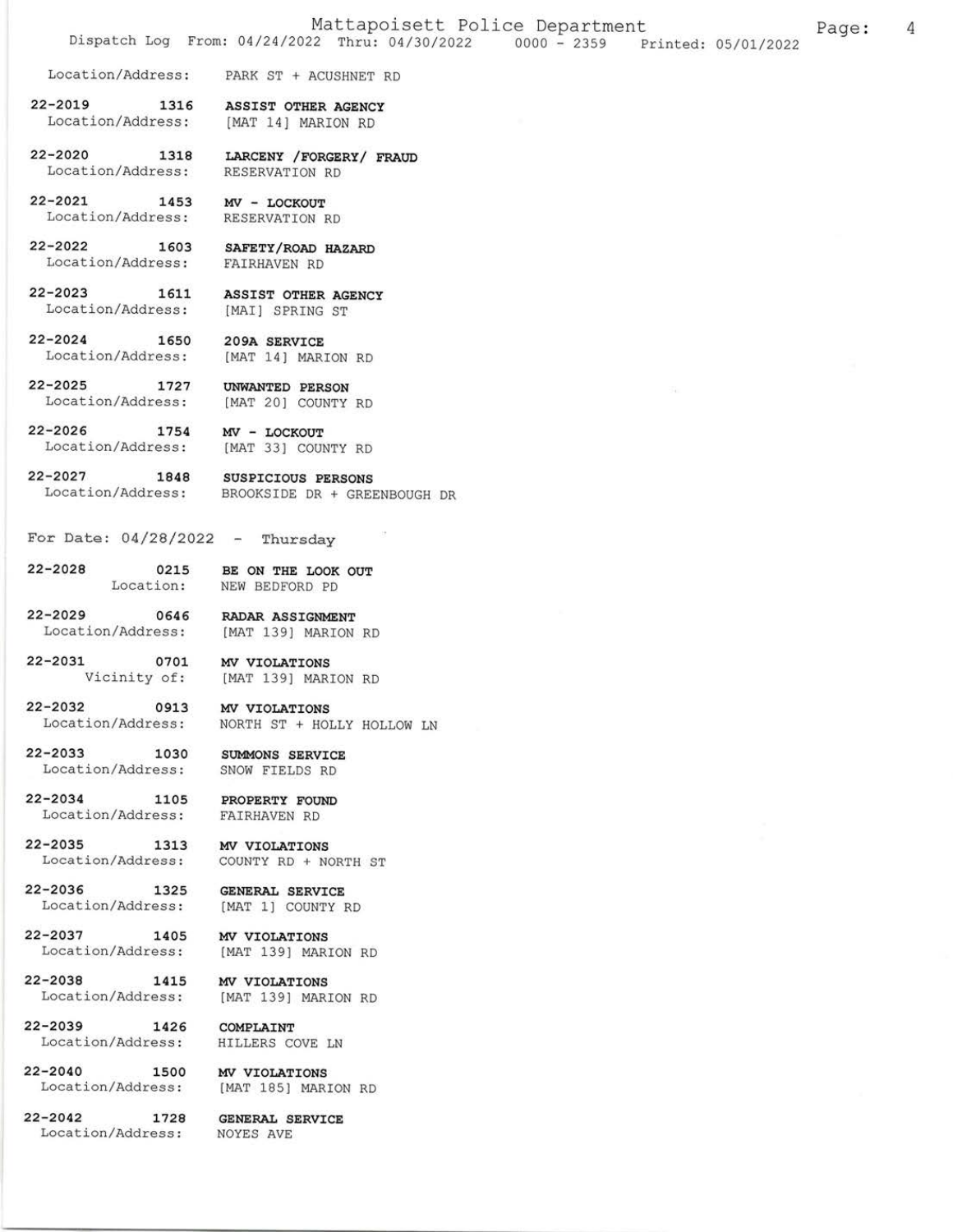5

- $22 2041$ 1733 ALARM, BURGLAR Location/Address: MARION RD
- 1744 GENERAL SERVICE  $22 - 2043$ Location/Address: [MAT 1] COUNTY RD
- $22 2044$ 1809 ALARM, BURGLAR Location/Address: [MAT 266] FAIRHAVEN RD
- $22 2045$ 1829 MV VIOLATIONS Location/Address: NORTH ST + LEBARON WAY
- $22 2046$ 1959 SUSPICIOUS PERSONS Location/Address: BROOKSIDE DR
- For Date:  $04/29/2022 -$  Friday
- $22 2047$ 0156 **BUILDING CHECK** Location/Address: [MAT 142] NORTH ST
- $22 2048$ Location/Address:

 $22 - 2050$ 

 $22 - 2054$ 

- 0242 MV VIOLATIONS [MAT 142] NORTH ST
- $22 2049$ 0310 **BUILDING CHECK** Location/Address: [MAT 79] FAIRHAVEN RD
	- 0656 RADAR ASSIGNMENT Location/Address: [MAT 139] MARION RD
- $22 2051$ 0708 MV VIOLATIONS Location/Address: [MAT 139] MARION RD
- $22 2052$ 0845 COMPLAINT Location/Address: WILDWOOD TER
- $22 2053$ 1028 MV VIOLATIONS Location/Address: NORTH ST
	- 1042 ANIMAL CONTROL Location/Address: **ACUSHNET RD**
- $22 2055$ 1050 MV VIOLATIONS Location/Address: PROSPECT RD + CREEK ST
- $22 2056$ 1117 MV VIOLATIONS Location/Address: HOLLY WOODS RD + AUCOOT RD
- $22 2057$ 1254 MV VIOLATIONS Location/Address: NORTH ST + BAYBERRY LN
- $22 2058$ 1312 Location/Address:
- $22 2060$ 1438 ANIMAL CONTROL Location/Address: HILLERS COVE LN
- $22 2061$ 1752 Location/Address:
- $22 2062$ 1808 Location/Address:
- $22 2063$ 1858 Location/Address:
- $22 2064$ 2030
- MV CRASH I195 WEST

MV VIOLATIONS

NORTH ST

**SUSPICIOUS PERSONS** 

[MAT 50] COUNTY RD

SAFETY/ROAD HAZARD

[MAT 79] FAIRHAVEN RD

**JUVENILE OFFENSES** Location/Address: [MAT 74] FAIRHAVEN RD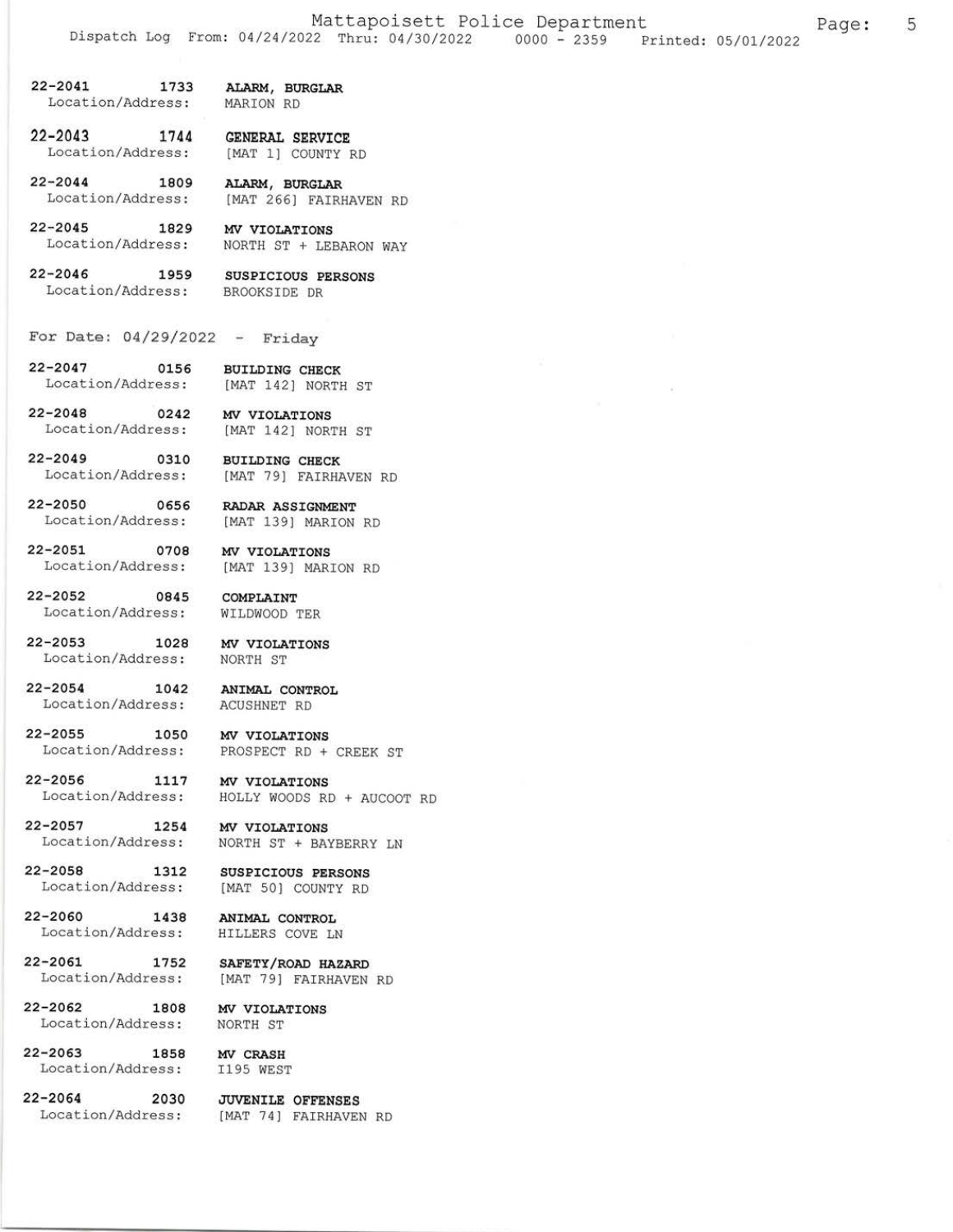6

 $22 - 2065$ 2123 MV VIOLATIONS

Location/Address: [MAT 33] COUNTY RD

 $22 - 2066$ 2205 MV VIOLATIONS Location/Address: [MAT 270] NEDS POINT RD

 $22 - 2067$ 2303 MV GENERAL Location/Address: [MAT 190] NORTH ST

2-2068 2354 DISABLED MV<br>Location/Address: FAIRHAVEN RD  $22 - 2068$ 

- For Date:  $04/30/2022 Saturday$
- $22 2069$ 0159 **BUILDING CHECK** Location/Address: [MAT 185] MARION RD

2-2070 0709 MV VIOLATIONS<br>Location/Address: NORTH ST  $22 - 2070$ 

22-2073

22-2071 0915 ANIMAL CONTROL Location/Address: NORTH ST

 $22 - 2072$ 1009 ALARM, BURGLAR AVENUE A Location/Address:

> 1046 MV VIOLATIONS Vicinity of: NORTH ST + MAPLEWOOD ST

> > **GENERAL SERVICE**

**GENERAL SERVICE** 

ACUSHNET RD

HILLSIDE AVE

 $22 - 2074$ 1127 MV VIOLATIONS Location/Address: AUCOOT RD + HOLLY WOODS RD

 $22 - 2075$ 1132 ALARM, BURGLAR Location/Address: [MAT 176] RESERVATION RD

 $22 - 2076$ 1203 RADAR ASSIGNMENT Vicinity of: NEDS POINT RD

 $22 - 2077$ 1247 Location/Address:

 $22 - 2078$ 1307 ALARM FIRE Location/Address: COUNTY RD

1707

22-2079 1503 Vicinity of:

 $22 - 2080$ 1630 ALARM, BURGLAR Location/Address: ANGELICA AVE

 $22 - 2081$ 1645 Location/Address:

22-2082

 $22 - 2083$ 

ANIMAL CONTROL **ACUSHNET RD** 

MV VIOLATIONS Location/Address: FAIRHAVEN RD + BRANDT ISLAND RD

1713 RADAR ASSIGNMENT Vicinity of: [MAT 248] BRANDT ISLAND RD

 $22 - 2084$ 1717 MV VIOLATIONS Location/Address: [MAT 248] BRANDT ISLAND RD

 $22 - 2085$ 1758 Location/Address:

ANIMAL CONTROL **BAPTIST ST** 

22-2086 1811 Location/Address:

**RADAR ASSIGNMENT** NEDS POINT RD

 $22 - 2087$ 1815 MV VIOLATIONS